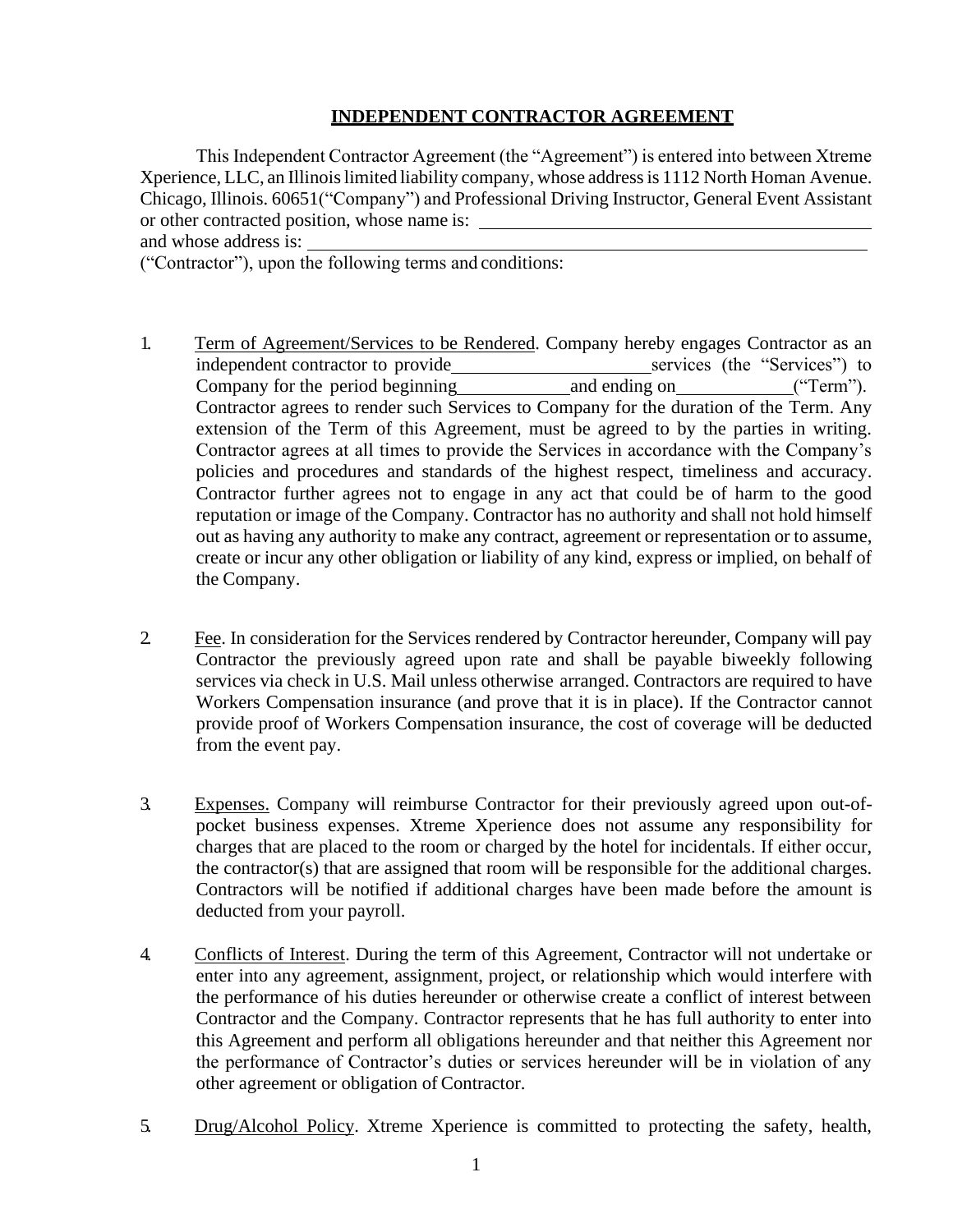and well-being of all parties who interact with our program. We recognize the use of drugs of any form can pose a significant threat to this commitment. Xtreme Xperience conducts interstate business and has therefore adopted policies that follow Federal laws and regulations, as opposed to individual state laws and regulations, pertaining to the classification and consumption of illegal drugs. The company has established a drug-free and alcohol-free workplace policy, which balances our respect for the individual and the necessity to maintain a drug-free and alcohol-free environment. This policy applies to all individuals providing services on behalf of the company, including full-time, part-time, exempt, non-exempt, seasonal, temporary, and contracted employees. All such classifications of employees and participating guests will be under observation by individuals trained in recognizing signs of substance influence and are subject to management's decision to dismiss and individual from company events for related observations. Dismissal under such circumstances will result upon a determination reached by at least (2) members of management who confirm recognized behaviors that suggest reasonable suspicion of the use, possession or impairment of an individual. An individual dismissed under such circumstances will be unpaid for the day or asked to be sent for a drug test based on (but not limited to) the observations of at least (2) members of management. Management must observe specific behaviors to identify establish reasonable suspicion that an individual is under the influence of drugs or alcohol in order to request related testing.

Xtreme Xperience has a strict 12 hour "Bottle to Throttle" policy. Xtreme Xperience employees and contractors are prohibited from drinking alcohol 12 hours prior to the start of an event. The start of an event means as soon as the team arrives at the track. If an employee or contractor is suspected of drinking within this timeframe a breathalyzer or reasonable suspicion may be used to determine if they are fit to be working the event. If management determines that the employee or contractor is not fit to work, there will be an immediate termination from the event without pay.

- 6. Termination. Should Contractor fail to perform his Services hereunder or otherwise breach this Agreement in any respect, Company shall have the immediate right to terminate this Agreement at any time with or without notice and without any further obligation to Contractor. Company shall also have the right to terminate this Agreement at any time for convenience upon five (5) days prior written notice to Contractor.
- 7. Independent Contractor. In the performance of the services, work, duties, and obligations set forth in this Agreement, Contractor is and will be at all times acting and performing as independent contractor. Contractor understands and agrees that he is not entitled to receive any employment compensation, commissions, or benefits under this Agreement except aforementioned contractor fee and expense reimbursement(s). As an independent contractor, Contractor agrees to be solely responsible for filing such tax returns and paying such self-employment taxes as may be required by law or regulation. No withholding or payroll taxes will be paid by Company on behalf of Contractor, and Company will issue to Contractor a Form 1099 with respect to the fees paid to Contractor hereunder.
- 8. Miscellaneous and Liability
	- 8.1 Governing Law. This Agreement shall be governed by and construed in accordance with the substantive laws of the State of Illinois. The parties hereby subject themselves to the exclusive jurisdiction of Cook County, Illinois in all suits or other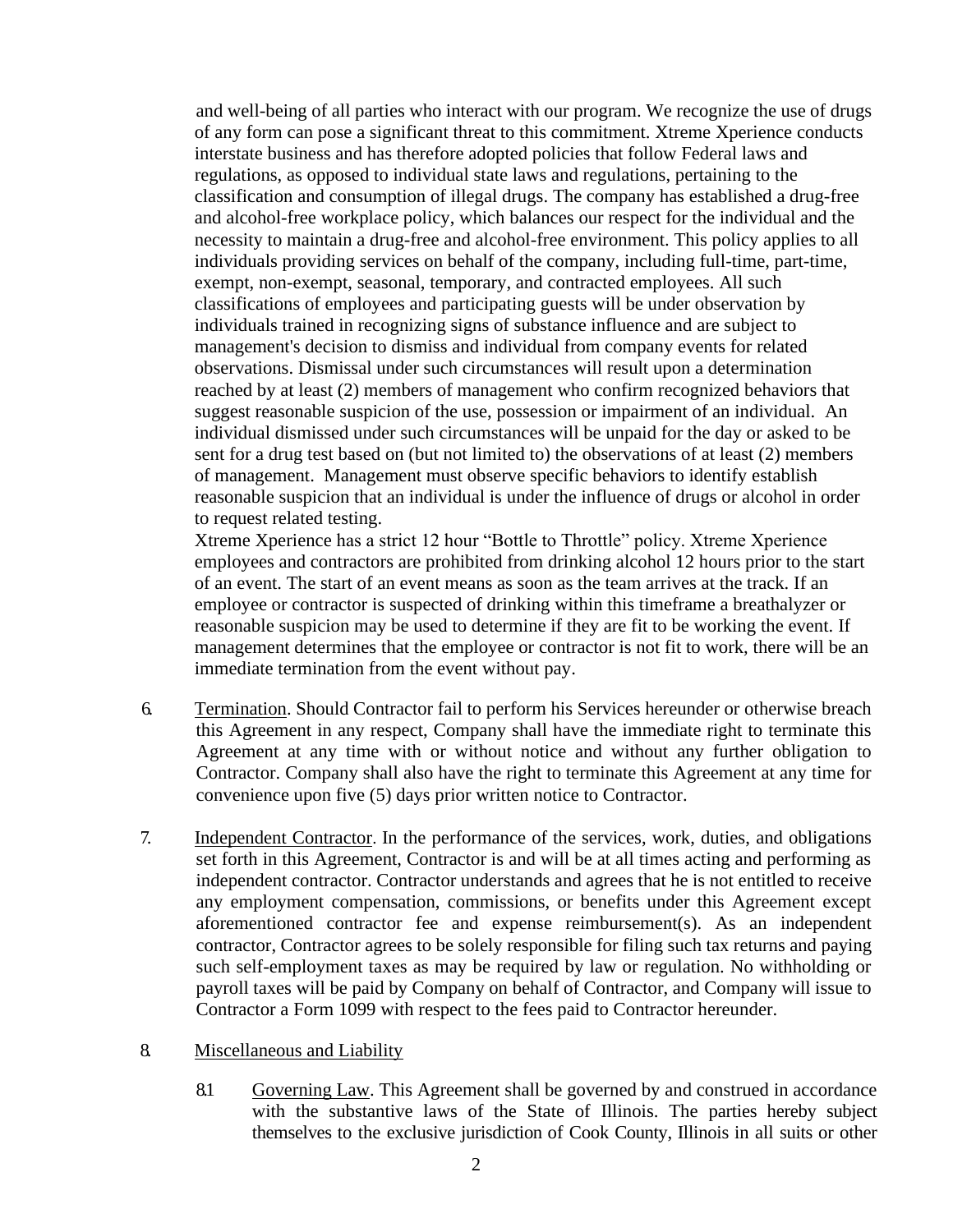enforcement actions arising out of or related to this Agreement.

- 8.2 Severability/Waiver. The parties agree that each provision or term of this Agreement is intended to be severable from the others so that if any particular provision or term hereof is or determined to be illegal or invalid for any reason whatsoever, such illegality or invalidity shall not affect the legality or validity of the remaining provisions and terms hereof. The failure of either party to insist on performance of any term or condition of this Agreement, or the waiver of any such term or condition, shall not be construed as a waiver of any other term or condition.
- 8.3 Waiver. Contractor fully understands (a) the services are dangerous and involves risks and damages of serious bodily injury, including, but not limited to permanent disability, paralysis, death and property damage (the "risks"); (b) these risks may be caused by contractor's own actions or inactions, the actions of others participating in the events for which the services are provided, the rules of the events, the condition and layout of the premises and equipment for the events, or the negligence of the releases; and (c) there may be other risks not known or that are not readily foreseeable at the time and throughout the events. Contractor further understands the events for which the services are provided involve precision driving and high speeds and contractor herby accepts and assumes all such risks, both known and unknown, and assumes all responsibility for personal losses, costs and/or damages following any such injury, personal property damage, disability, paralysis or even death, even if caused, in whole or in part, by the negligence of the releasees. As such, contractor hereby forever releases, discharges and covets not to sue the track operators, track owners, car owners, car operators, sponsors, advertisers of the events, the company and each of their respective heirs, directors, officers, members, managers, shareholders, employees, agents, representatives, successors and assigns (collectively the "releasees"), from any and all liability that contractor, his or her personal representatives, heirs and next of kin may have against the releasees for any and all loss or damages, and any claim or demands therefore on account of injury to the person or personal property or resulting in death of contractor, whether caused by the negligence of the releasees or otherwise while contractor is providing the services for the event or as a spectator at the events.
- 8.4 Notwithstanding anything herein to the contrary, the Company hereby releases Contractor from any and all claims, liabilities or damages arising out of or related to the Services, except to the extent such claims, liabilities or damages is due to the negligence or willful misconduct of Contractor.
- 8.5 Notices. All notices and other communications hereunder shall be documented and delivered via email.
- 8.6 Counterparts. This Agreement may be executed with counterpart signature pages or in two or more counterparts (including facsimile or electronic PDF transmission of such signature pages), all of which shall be considered one and the same agreement and each of which shall be deemed an original.
- 8.7 Assignment. This Agreement may not be assigned by Contractor, without the